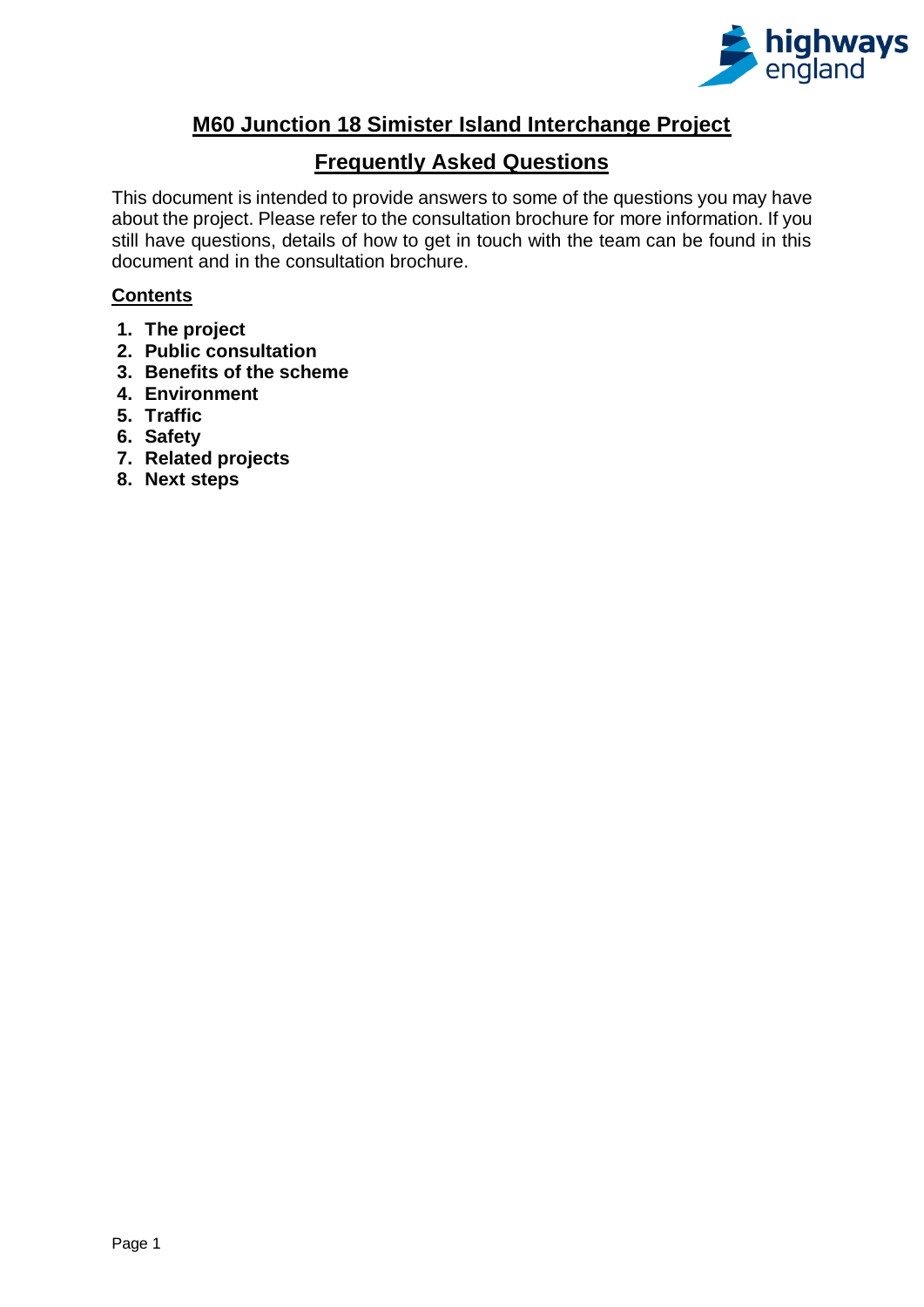

# <span id="page-1-0"></span>**The Project**

## **What is Highways England proposing to do at junction 18 of the M60?**

We've developed two options which we are proposing to improve the junction. Both options create additional capacity and will improve congestion at the junction and will facilitate smoother flows of traffic along the M60, M62 and M66 in the scheme area. You can find out more about these options in our consultation brochure. We'll also be converting the hard shoulder into a permanent traffic lane between M60 junctions 17 and 18, creating a 5 lane 'all lane running' motorway in both directions

### **Why are you planning to improve Simister Island Interchange?**

Simister Island is one of the busiest motorway junctions in the north-west used by around 90,000 vehicles each day. The junction struggles with such high volumes of traffic above what it was designed for, and as a result suffers from congestion and poor journey time reliability. This impacts people's journeys into and around Greater Manchester and restricts economic growth due to the unsuitable motorway connections and delays to goods travelling around the county.

### **What work have you done to date?**

### **Options identification**

We have shortlisted two options that performed the best against the project objectives, these are the "Northern Loop" and "Inner Links".

The options have been shortlisted following a thorough option identification process. We started with five options, which we looked at against the scheme objectives and assessed other factors such as value for money. After these assessments, the options were reduced to two. We then refined both options further, producing the Northern Loop and the Inner Links options.

More information on the option identification process and discounted options is presented in the consultation brochure.

### **Environment**

We have also begun to assess the potential environmental impacts of the scheme, as well as the benefits and impacts of the two options. More information on the findings of these early assessments is presented in the consultation brochure.

Measures to reduce negative impacts, such as landscaping, tree planting and noise barriers, will be identified. We will undertake more detailed surveys and assessments based on national guidance as the scheme progresses.

### **Stakeholder engagement**

We recognise the need for early engagement and have been in touch with key stakeholders, such as local authorities, Transport for Greater Manchester and Greater Manchester Local Enterprise Partnership. We have also been in touch with Simister Village Residents' Association and will engage with key stakeholders and community groups through the consultation period.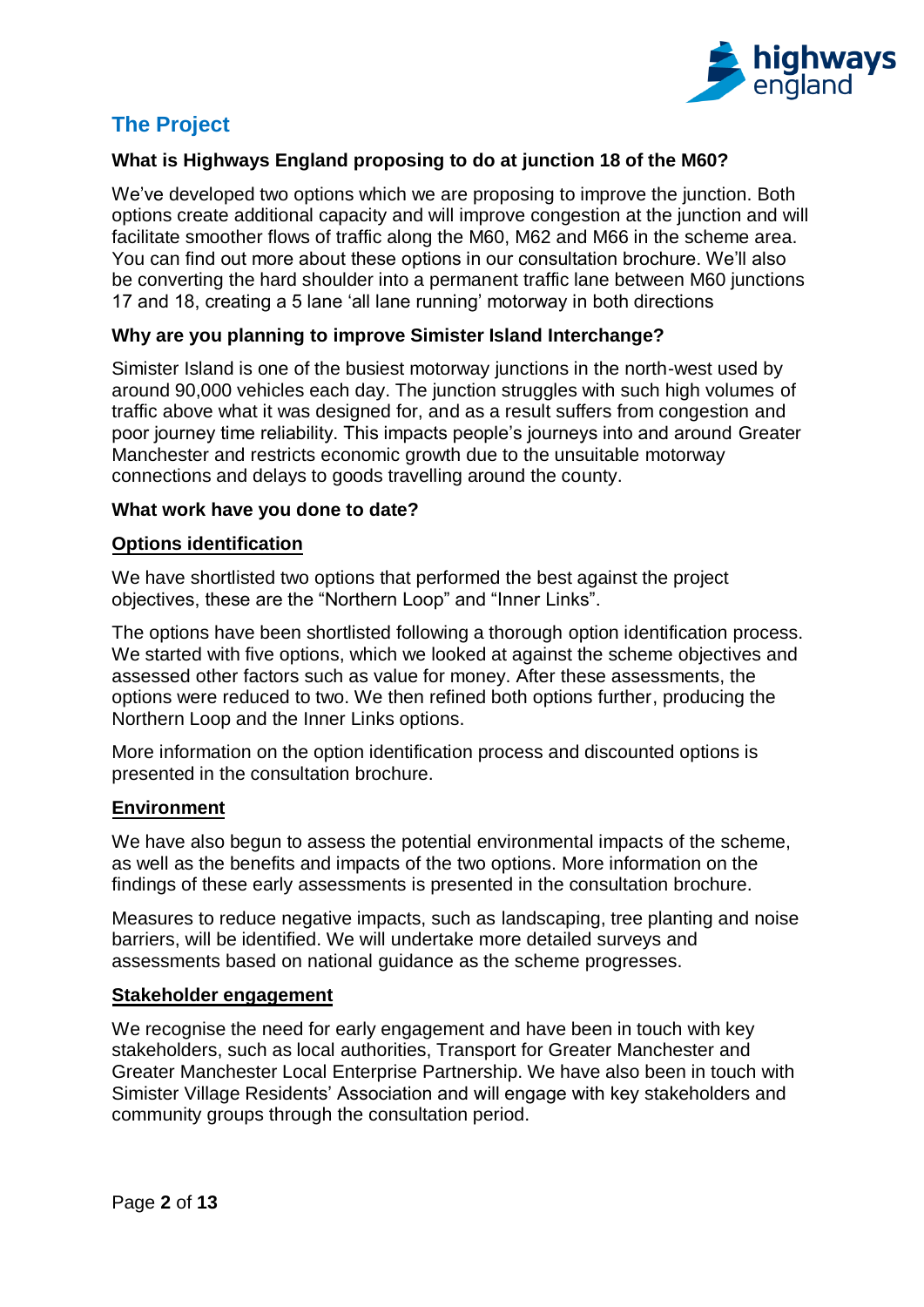

## **Traffic Modelling**

We have used traffic models to forecast future changes in traffic flows and conditions at the junction. Data from the models have been used to inform the option designs and to assess the impact of the scheme on traffic flows, journey times and the economy. These models have been developed in accordance with national guidance using observed traffic count data, journey time data and mobile phone trip pattern data.

## **What other options were considered and why were these discounted?**

Out of the initial five options, two were discounted outright because when compared to the others, they were:

- not as effective at improving journey times or congestion at the junction
- likely to have a more significant environmental impact
- more expensive, without offering as many benefits

One option (Option E) was incorporated into both remaining options, which were then refined to become Northern Loop and Inner Links.

A more detailed description of the discounted options and the reasons they were discounted, and how the remaining options were refined can be found in the consultation brochure.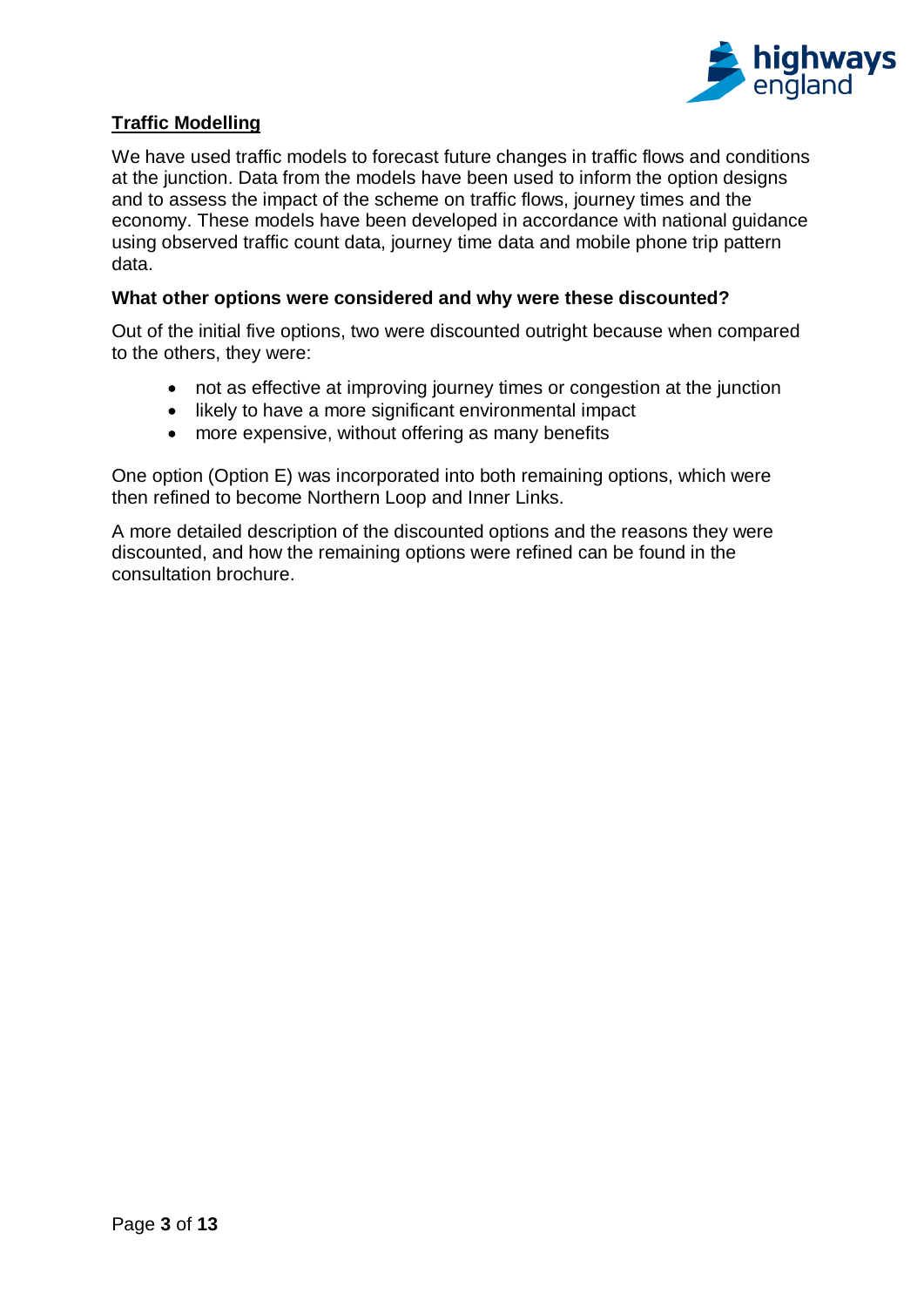

## **Public consultation**

### **What is the purpose of this consultation?**

We've developed two options to improve Simister Island Interchange. Both options will improve journeys through the junction, but we want to hear your views on each option. We also want to know about any insight or concerns road users or local communities have about the proposals or the existing junction.

### **Why are you holding this consultation during a pandemic? Couldn't you postpone it?**

Given the need for improvements at the Simister Island Interchange and our commitment to the Government, we want to avoid any delay in delivering this upgrade. We have carefully considered the risks of consulting at this time and how best to mitigate these. We are confident that our approach to consultation, including online and telephone consultation events, still follows best practice. Our aim is still to provide the local community and stakeholders with a meaningful opportunity to influence the scheme.

More information on the consultation process can be found in our "Approach to Public Consultation" document available on our scheme webpage.

### **Why aren't you holding public events and how can I speak to the project team?**

Due to the restrictions in place as part of the government's response to the Covid-19 pandemic, we will not be holding face-to-face public consultation events as we would normally. Government guidance currently encourages people to stay at home where possible and practice social distancing when outside of the home, in order to control the spread of the virus. In line with this advice and to avoid any risk, it is not possible for us to hold public events. We are instead providing alternative ways for people to get in touch with us and make an informed response to the consultation.

You can speak to a member of the project team during one of our telephone consultation events by calling **141 0117 2444 061** during the following dates and times:

- Tuesday 30 June 11am 7pm
- Tuesday 7 July 11am 7pm
- Saturday 11 July 11am 7pm
- Tuesday 14 July 11am 7pm
- Saturday 18 July 11am 7pm
- Tuesday 21 July 11am 7pm

Phone line costs standard rates.

Please note dialing 141 in front of the consultation phone number helps us to ensure compliance with the General Data Protection Regulations. This will not charge you any additional fees.

We'll also be holding online question and answer sessions, you can find more information about this on our webpage.

Page **4** of **13**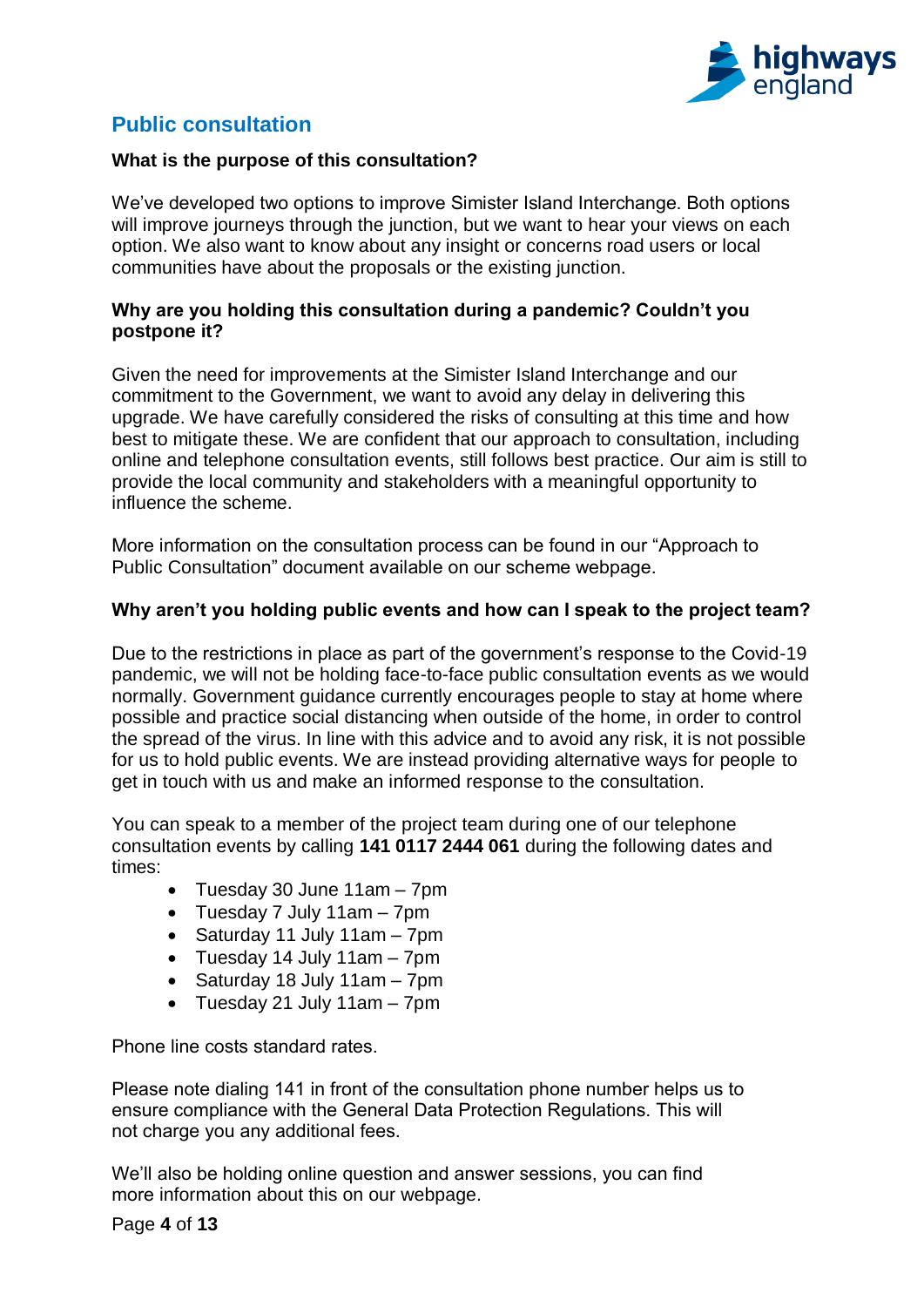

## **How can I respond?**

You can respond online by completing the consultation response form at: [www.highwaysengland.co.uk/M60-j18-simister-island](http://www.highwaysengland.co.uk/M60-j18-simister-island)

You can also respond by completing a paper copy of the consultation response form and return it using the freepost address: Freepost M60 J18 SIMISTER ISLAND.

Simply put the completed response form in an envelope with the freepost address written on the front and put it in your local post box. There is no need to use a stamp.

All responses must be received by **11:59pm on Monday 17 August 2020**. Responses received after this date may not be considered. Because of the potential impact on Royal Mail's services due to the coronavirus, we recommend responding via our online form where possible.

### **What information is available about the scheme during the consultation process?**

The consultation brochure provides a detailed overview the scheme and the consultation process. The brochure also includes a summary of the benefits and potential impacts of the scheme. The brochure is available on the scheme webpage.

You can find out more information about the project on our webpage, including our Approach to Public Consultation document.

## **I haven't received a brochure, how do I get one?**

We have delivered our public consultation brochure to homes and businesses within the project area.

If you have not received a brochure you can request one by contacting the project team by phone or email:

## Phone: **0300 123 5000**

Email: [M60J18SimisterIslandInterchange@highwaysengland.co.uk](mailto:M60J18SimisterIslandInterchange@highwaysengland.co.uk) 

## **Are consultation documents available in alternative languages and formats?**

Yes. If you require a copy in a different language or format, such as larger font, please contact the team on the details below and we will help you.

## Email: **M60J18SimisterIslandinterchange@highwaysengland.co.uk**

Phone: **0300 123 5000**

### **What has changed about the consultation in response to the Covid-19 outbreak?**

Due to the restrictions in place as part of the government's response to the Covid-19 pandemic, we will not be holding face-to-face public consultation events as we would normally. Government guidance currently encourages people to practice social distancing (i.e. to stay at home and away from others) in order to control the spread of the virus. In line with this advice and to avoid any risk, it is not possible for us to hold public events. We are instead providing alternative ways for people to get in touch with us and make an informed response to the consultation.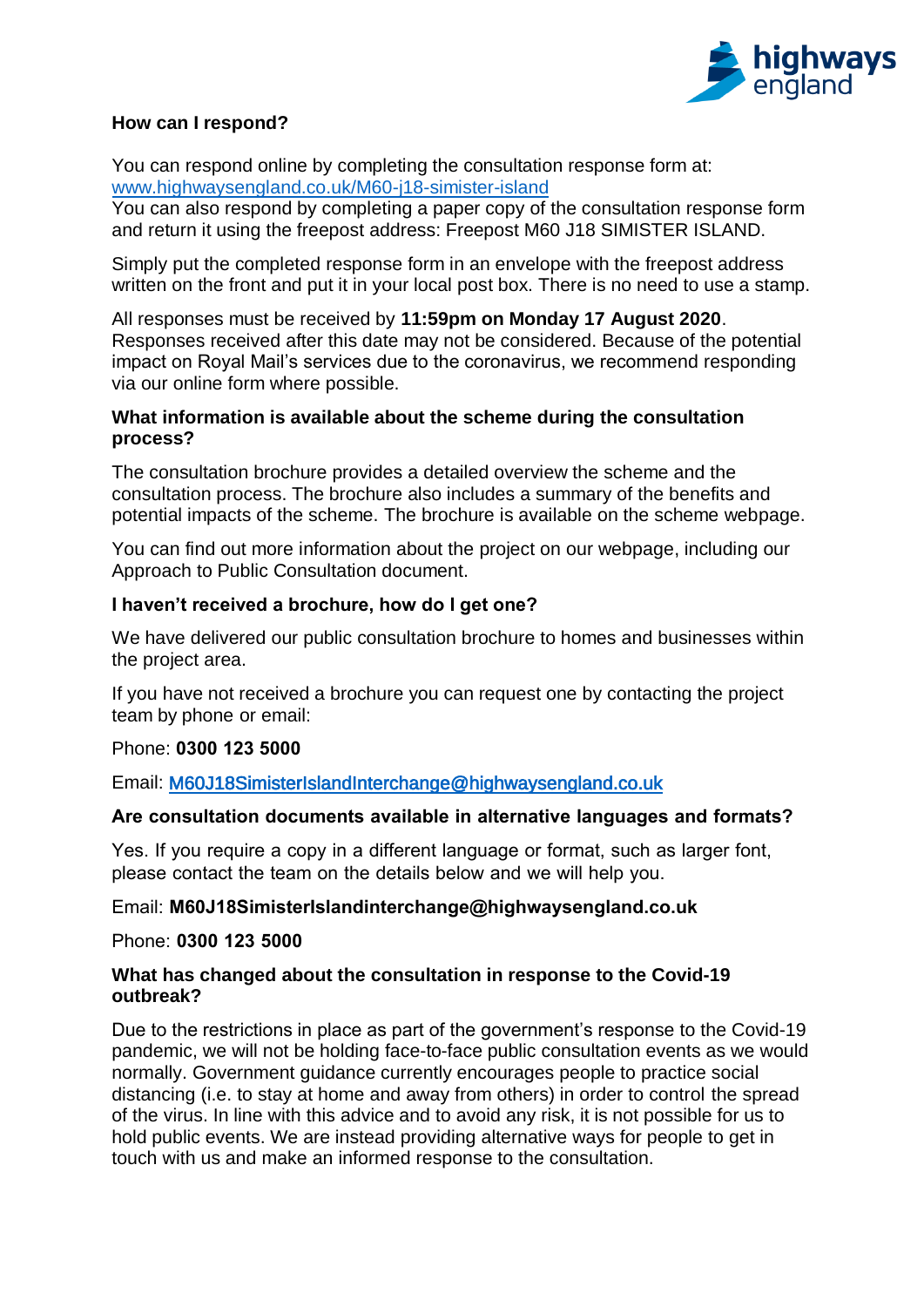

You can instead speak to a member of the project team during one of our telephone consultation events by calling 141 0117 2444 061 during the following dates and times:

- Tuesday 30 June 11am 7pm
- Tuesday 7 July 11am 7pm
- Saturday 11 July 11am 7pm
- Tuesday 14 July 11am 7pm
- Saturday 18 July 11am 7pm
- Tuesday 21 July 11am 7pm

We'll also be holding online question and answer sessions, you can find more information about this on our webpage.

### **How will my feedback influence the designs?**

The feedback and comments you provide will help us to understand the local area better as well as any potential impacts and community concerns.

All responses received during the public consultation will be recorded and analysed. Detailed analysis will allow us to understand the issues and concerns raised by all our stakeholders and how these can be addressed.

Where it is possible to do so, we will use your feedback to develop the scheme design or to identify ways to address concerns about the impacts of the scheme.

### **How will responses be analysed?**

Responses will be analysed independently. Each response received during the public consultation will be recorded and analysed. The content of each response will be categorised and broken down by sentiment and into themes, helping us understand your comments and why you have made them. Where it is possible to do so, we will use your feedback to help influence the scheme design or to help identify ways to address concerns about the impacts of the scheme.

We will summarise our findings in our consultation report and summary which will explain the analysis and how it could influence our proposals*.*

### **Will the results of the public consultation be published?**

<span id="page-5-0"></span>All responses will be analysed then summarised within a consultation report. The consultation report will be published and made available in a digital format on our webpage. Paper copies will also be available upon request via the contact details provided.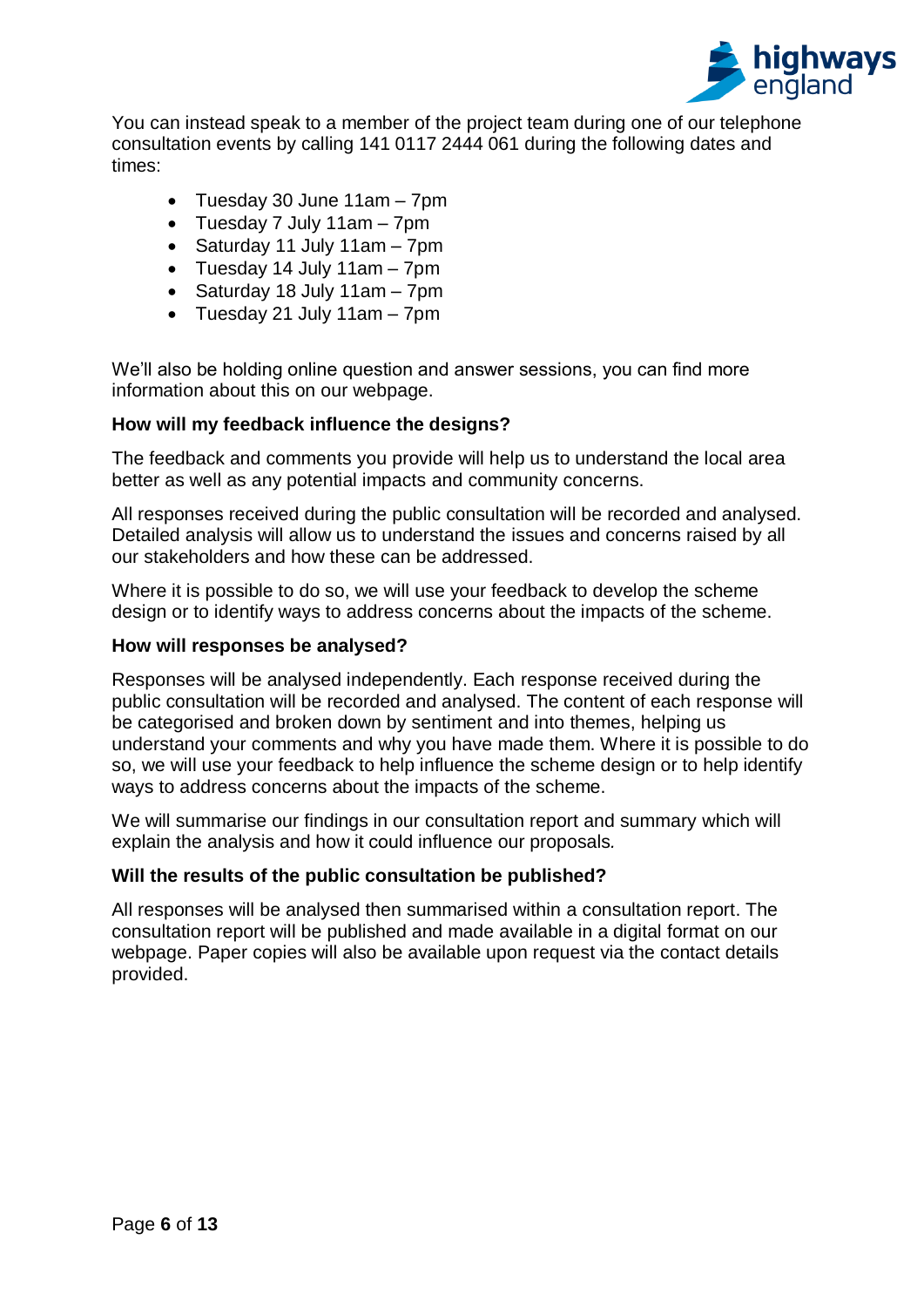

## **Benefits of the scheme**

### **How will this improve traffic flow?**

The scheme aims to create extra capacity at Simister Island Interchange, easing the flow through it, reducing the likelihood of tailbacks and queues and shortening journey times by up to 25%.

The Northern Loop option aims to achieve improved traffic flows and journey times by transferring one of the movements through the junction (M60 clockwise, eastbound to southbound) onto a new free-flow link. This leaves more capacity for the traffic using the roundabout.

The Inner Links option aims to achieve improved traffic flows and journey times by moving another of the movements through the junction (M66 to M60 westbound) onto a new link though the middle of the junction. This again provides more capacity for the movements that remain on the roundabout.

The improvements to journey times are better for the Northern Loop option than the Inner Links as it provides more free flow links and removes a movement completely from the roundabout.

For both options, we will also convert the hard shoulder into a permanent traffic lane between M60 junctions 17 and 18, providing 5 lanes in both directions. This will improve the flow of traffic joining and leaving the M60 at these two junctions as well as reducing the impact this traffic has on longer distance traffic along the M60/M62.

### **How will this benefit local communities, including residents and businesses?**

Creating extra capacity at the junction and between junctions 17 and 18 will allow a smoother traffic flow along and between the M60, M62 and M66, and on routes into Manchester. This will reduce congestion and deliver shorter, more reliable journey times. This will support and enable economic growth in the area by improving connectivity and access for the local community and businesses to local facilities, employment opportunities and customers.

### **What will be the impact of not improving junction 18?**

Volumes of traffic are expected to increase, especially as planned development, such as that associated with the Greater Manchester Spatial Framework (GMSF), is delivered. If no improvement is made at Simister Island Interchange congestion is likely to get worse. Queues at the junction are likely to lengthen, journey times will get longer and less reliable, and accident rates are expected to increase. All this will impact the local and regional economy.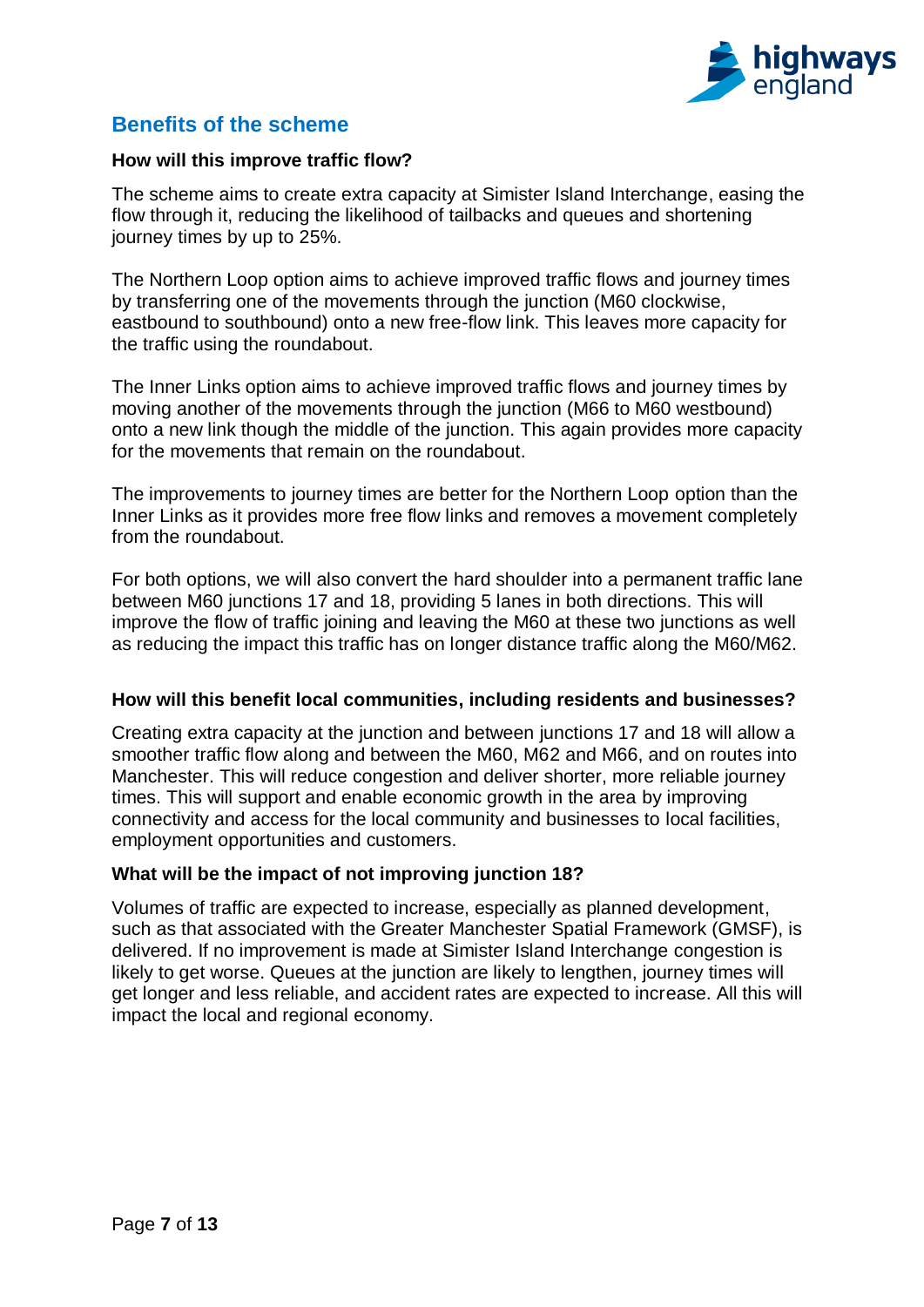

## **Environment**

### **How have you considered environmental impacts?**

At Highways England we're ambitious about protecting and enhancing the environment. We work hard to make sure all activity on our roads is undertaken in line with environmental legislation and minimises impact on the environment as far as possible.

We have considered many potential environmental impacts as important factors when identifying our options for this project. More detail on our initial findings, and potential mitigation is presented in the benefits and effects table in the consultation brochure.

Further information will be available as the project progresses and more surveys and assessments have taken place.

### **How will this project impact noise levels in the area?**

Our model suggests that both options are likely to cause minor, but not significant changes in noise inside and outside of Noise Important Areas. Where necessary, mitigation will be included in the design.

It is our policy to deploy low noise surfacing on all new and resurfaced roads. This may result in a decrease in noise for some areas where low noise surfacing is not already in place.

During construction there is likely to be some noise, but we will implement measures to minimise this where possible.

We will continue to carry out noise monitoring surveys and modelling as the project develops.

### **How will this project impact air quality in the area?**

The work done so far suggests that neither the Northern Loop or The Inner Links option will cause a significant change in air quality. Based on the assessments completed to date, the scheme should not affect the UK's ability to achieve compliance with the EU Air Quality Directive in the shortest time scales possible.

More detailed air quality assessments will be undertaken as the preferred option is developed further.

### **How will this project impact on protected animal species?**

We have completed a review of existing habitats to inform the next steps in reducing the impact of the scheme, and we're aware that there are protected species in the area including great crested newts, water voles, bats, breeding birds and reptiles.

Detailed surveys will be completed in the next stage of the scheme's development to assess the impact of the chosen option on both species and habitats and to design the mitigation required.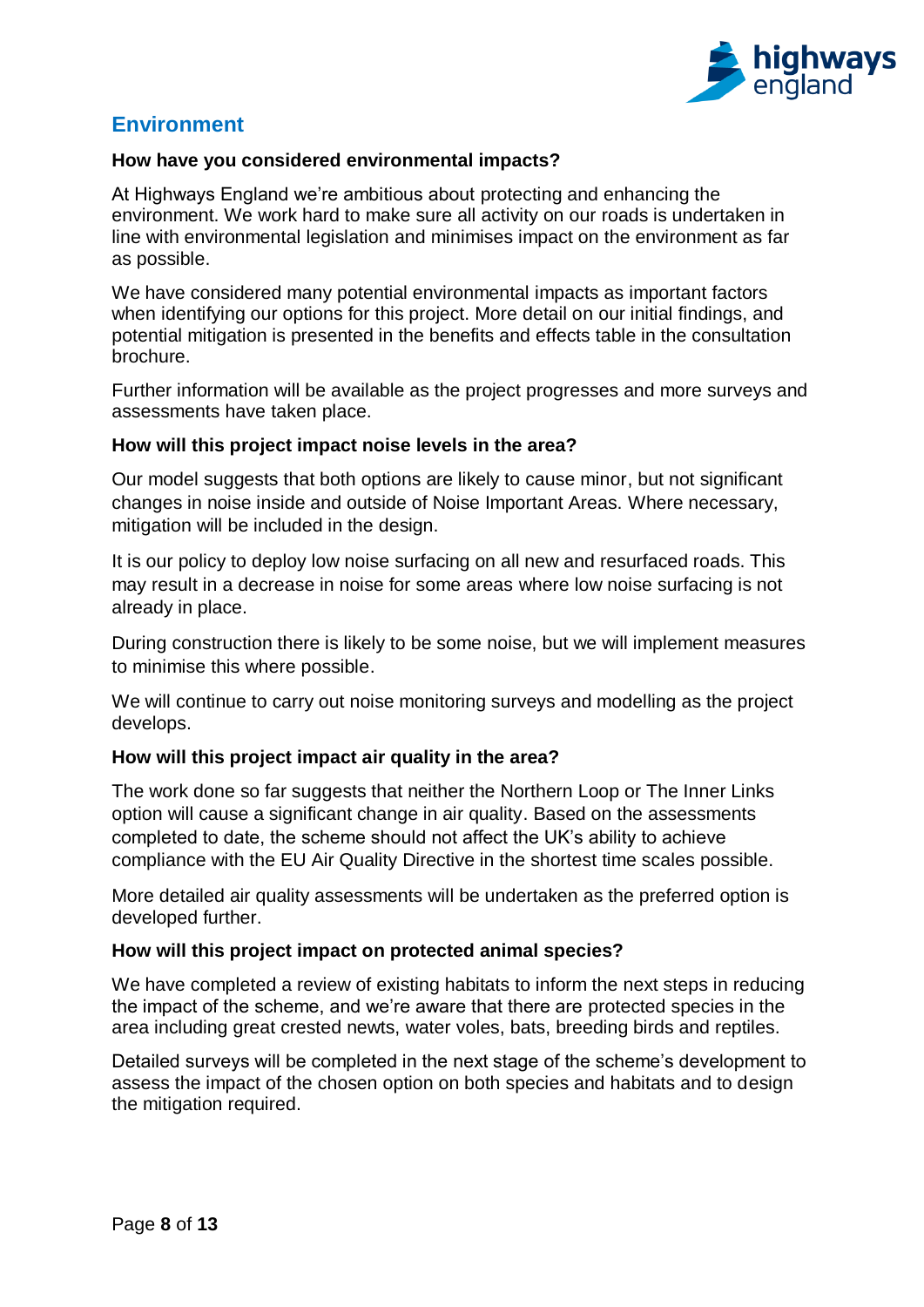

## **Will the project increase visual impacts for residents living close to the motorway?**

If the Northern Loop is chosen, the loop will be visible from a small number of properties. Those using the local golf course, public footpaths and bridleways will also be able to see the loop.

Some residential properties and footpaths are likely to have views of the top of gantries and lighting columns and may notice the night time effects of lighting.

The use of LED lighting and other mitigation such as tree planting will minimise the impact.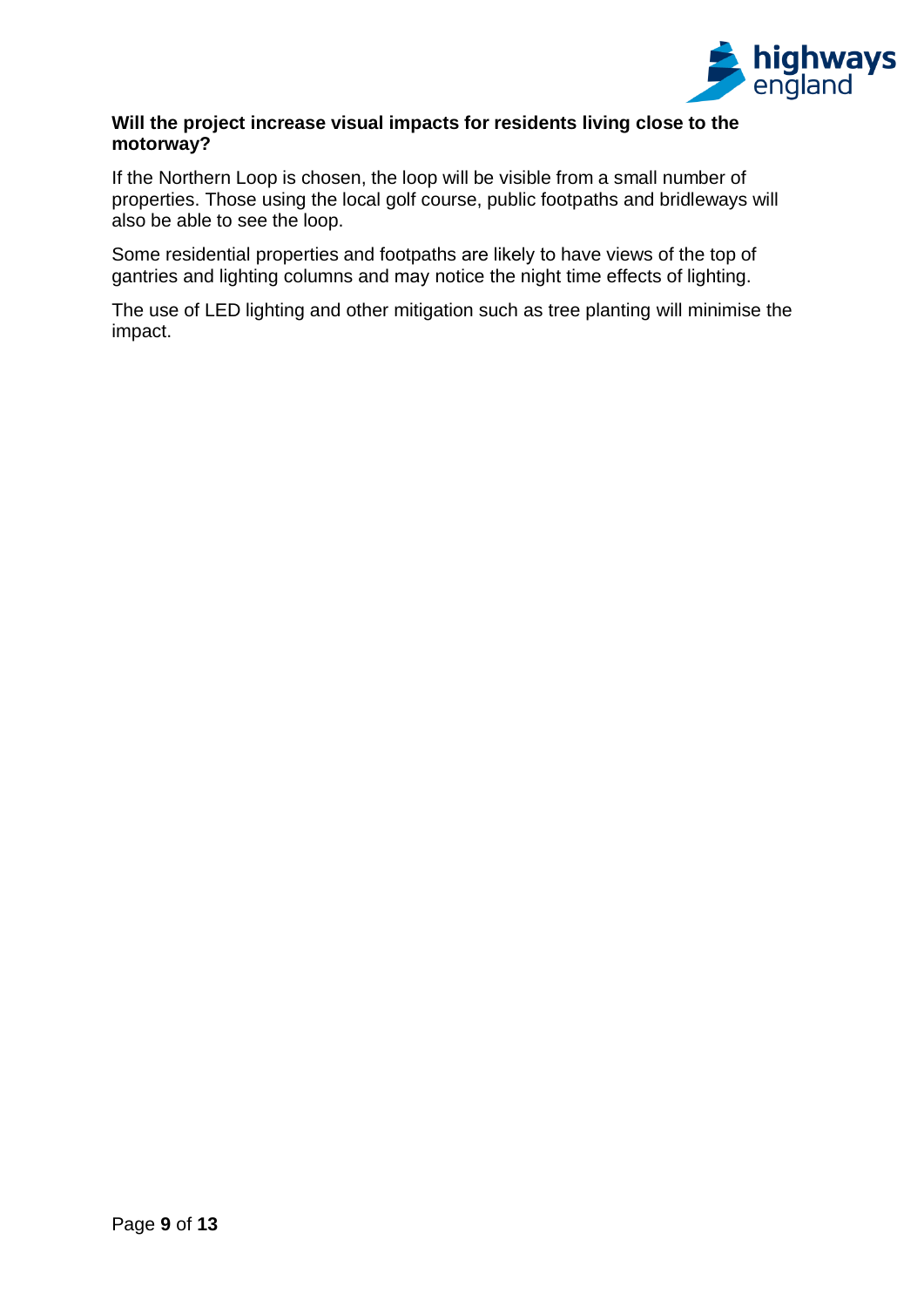

# **Traffic**

## **Will the road improvements generate more traffic?**

Traffic is forecast to grow on the M60 and other parts of the motorway network in the surrounding area.

The main effect of the improvements will be the quicker flow of traffic through Simister Island and on the M60 between junction 17 and 18. Our assessment indicates that the proposed improvements will result in slightly more traffic using the motorway network in scheme location. The majority of this will be due to traffic using the motorway network over local roads, to take advantage of the quicker flowing network provided by the scheme.

## **How have you considered potential change in traffic levels due to Covid-19?**

At the current time there is considerable uncertainty regarding the medium to long term impact of Covid-19 on traffic flows. Whilst Highways England and the Department for Transport are monitoring the current situation across the road network and undertaking future scenario planning, the traffic assessment work done on this scheme pre-dates the Covid-19 pandemic. In subsequent stages of scheme development changes in traffic levels due to Covid-19 will be considered.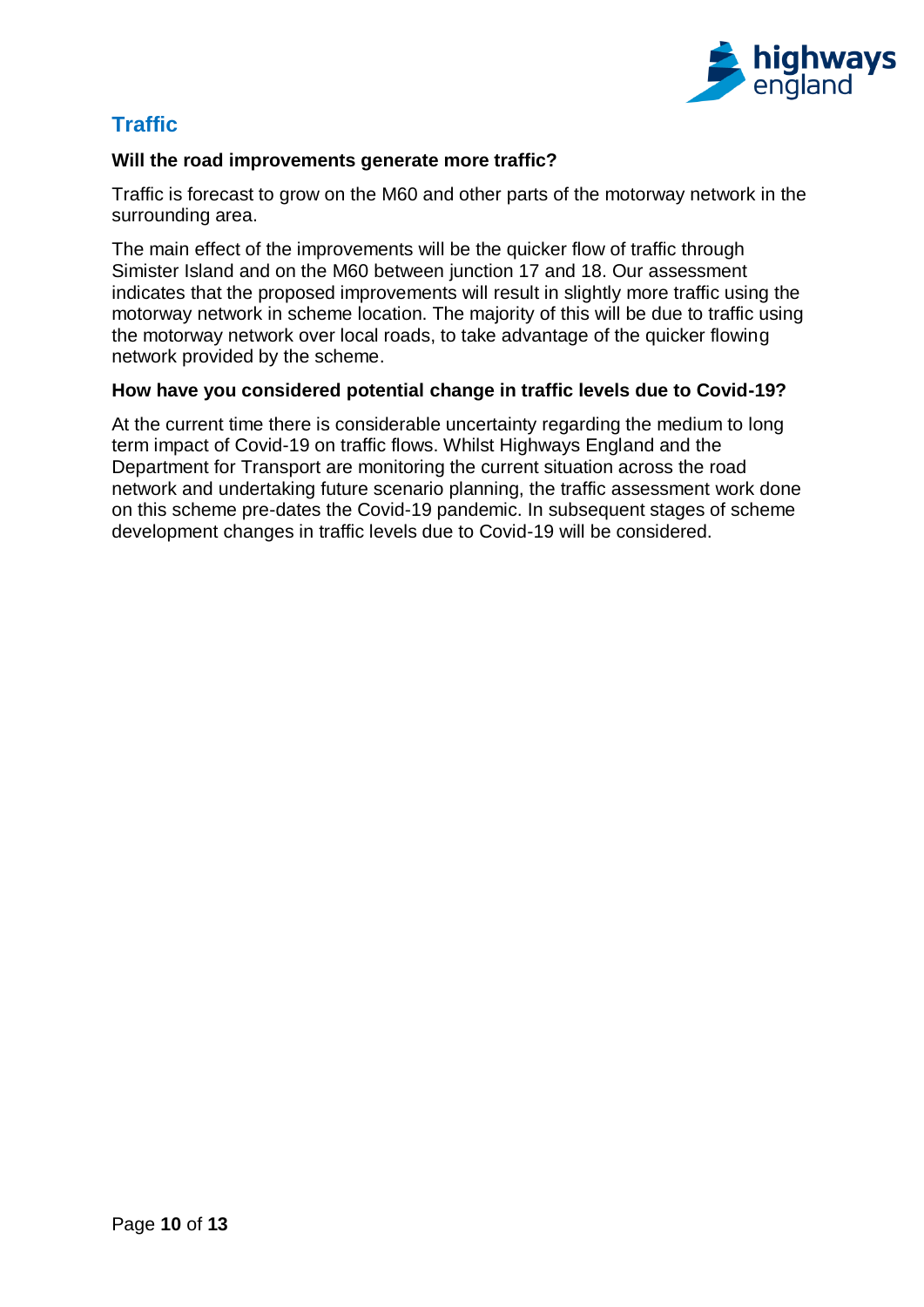

## **Safety**

## **What impact will this project have on safety?**

Ensuring safety for customers is the most important consideration for us as we continue to develop the designs. The proposals will create a better flow of traffic and reduce queuing at the junction and back onto the M60, reducing the likelihood of incidents.

### **Are smart motorways with all lane running safe?**

*Please note: the M60 J18 Simister Island Interchange Scheme is not a continuation of the Smart Motorways project but will be using element of a smart motorway to ensure the capacity and safety of the Junction 18 improvement.*

Evidence shows that smart motorways are as safe as traditional motorways, with CCTV, live traffic information on electronic signs and traffic sensors all helping to maintain safety levels. These features are not present on many high-speed roads and they all help to reduce the risk of incidents on smart motorways.

We use a variety of techniques to spot breakdowns, including CCTV and sensors in the road which automatically detect changes in the flow of traffic.

We also work closely with the emergency services to manage incidents, providing support on the ground with our traffic officers and from our regional control centres. Smart motorway technology means we're able to use red X's on overhead signs to close any lane to allow emergency vehicles to get through.

We're also aware of the recent Department for Transport stocktake of smart motorways and will consider these recommendations when we develop the options further.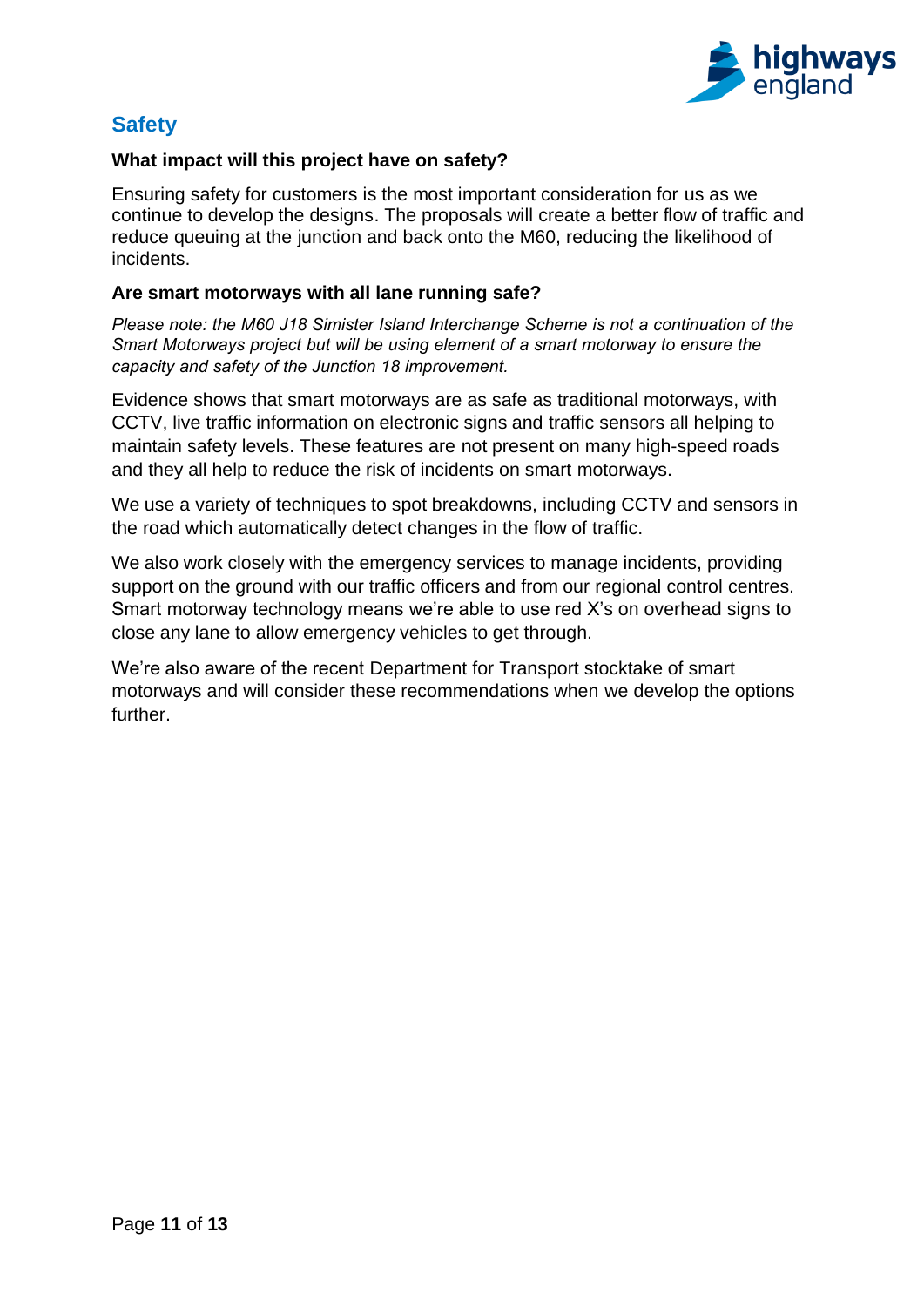

# **Related projects**

## **How is the project considering other projects in the area?**

We are taking account of all the local developments we are aware of as we continue to develop the scheme. This will help us design a robust solution to current and future congestion problems. This includes other Highways England projects such as Manchester North West Quadrant, and those developed externally such as the Greater Manchester Spatial Framework. We will continue to work with Local Authorities and other relevant bodies to ensure we are kept up to date with plans as they develop.

### **Why didn't the Manchester Smart Motorways project convert the hard shoulder into a new lane between junctions 17 and 18 of the M60? Why now?**

At the time the Manchester Smart Motorways project was being developed, capacity was not an issue along this section of road and we therefore did not introduce all lane running.

Our traffic modelling shows that improvements to junction 18 will provide much higher benefits if we also introduce all lane running between junctions 17 and 18 of the M60. All lane running in this location will make it safer and easier for drivers joining or leaving the M60 between junctions 17 and 18 and reduce the delays currently caused by merging traffic from these junctions.

We've therefore designed this scheme to include all lane running, however we understand the importance of proceeding with caution around any potential impacts on air quality in this location.

### **Residents and road users were subject to years of roadworks and disruption because of Manchester smart motorways. Why are you now planning to subject them to several years more?**

We understand the frustration that is caused by roadworks and we recognise that in this regard there is never a good time to carry out these sorts of major projects. However, both the Manchester smart motorways and Simister Island Interchange projects are vital to providing the much-needed upgrades the M60 requires.

The smart motorway scheme was developed by the former Highways Agency during previous funding cycles. In December 2014 the Government published the first Roads Investment Strategy which included an instruction for us to start developing a project to improve Simister Island Interchange during the second roads period (2020- 2025). At this time, the smart motorway scheme was already in construction.

We do not intend to start work on this project until 2024, meaning at least a 6-year gap between the two projects to provide some respite for road users and residents. We will work hard to minimise the disruption caused by the project and follow industry best practice for any disruptive work activities.

We'll also work closely with local authorities, key stakeholders and other Highways England projects to ensure we minimise the disruption of our traffic management and motorway closures on road users.